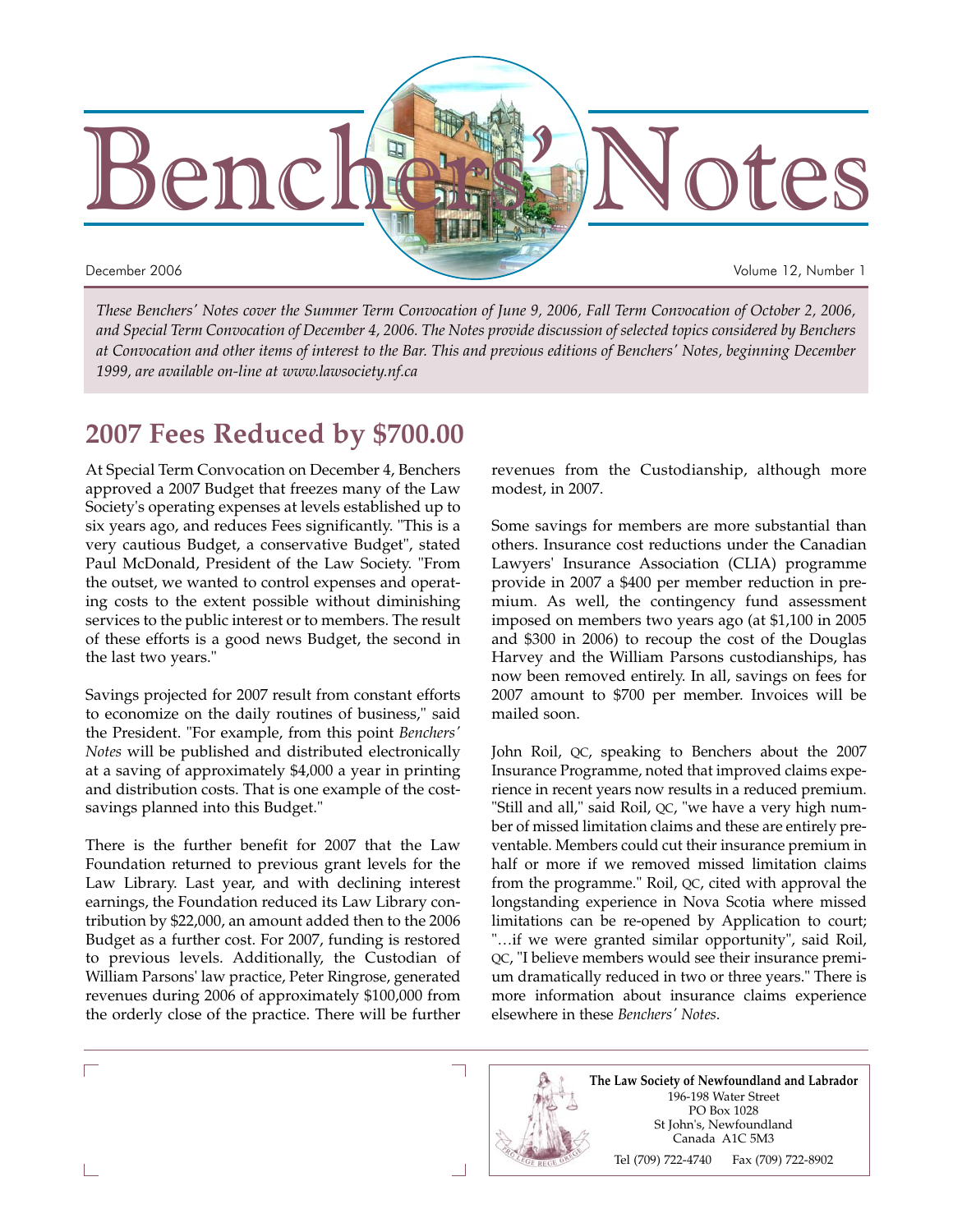Addressing Benchers about the Transaction Levy's first year of operation, Roil QC, stated that the Levy generated \$1.34 million, a sum less than originally projected. "If we are to have a properly funded and sustainable insurance programme that protects the public interest, then we must maintain the Levy for the foreseeable future," said Roil, QC. "The lifespan of the Levy will not be a decision we take on our own; it will be a decision informed by insurance actuaries acting as independent advisors to the Programme." Nevertheless, observed Roil, QC, the shake-up and then the consolidation of international insurance markets after 9- 11, then after devastating winter storm losses in Europe in 2004, and then more recently again from losses arising out of hurricane Katrina, make it virtually impossible to obtain from international markets the type of comprehensive insur-

## Benchers' Notes

ance coverage the Law Society requires. Under the CLIA programme, it is important the Law Society build a capital pool for insurance purposes that protects the public and does not rely upon the international markets.

## **William Goodridge, QC, Elected President of the Federation of Law Societies of Canada**

The President noted with satisfaction that William Goodridge, QC, is now President of the Federation of Law Societies for 2006-2007.

Benchers extended their congratulations to Goodridge, QC.

## **Stephen May Appointed to CLIA Board of Directors**

At the recommendation of the Insurance Committee, Benchers approved unanimously that Stephen May be appointed to represent the Law Society of Newfoundland and Labrador on the CLIA Board of Directors. Mr May has a long history with the insurance programme and sat for a number of years as a member of the Insurance Committee. Benchers anticipate, and at CLIA's request, that Mr May's term on the CLIA Board will last approximately 10 to 12 years.

# **Insurance Costs and Missed Limitations**

The Insurance Committee continues to review all aspects of the programme in an effort to reduce claims and premiums. Recently, Ray Walsh, Adjuster, and Janice Whitman, the Insurance Administrator, completed a review of claims experience in the programme during the last eight years. The survey indicates claims arising from missed limitations are escalating and the premium costs to members are significant as a result. Missed limitation claims have increased from 42% of all claims reported eight years ago to a current level of 74% of total claims reported. If these costs were eliminated, the per-member insurance premium would today be approximately \$1,200. Even a 50% reduction in these claims costs would result in substantial savings.

At current rates of exposure, missed limitation claims will this year account for a potential payout in excess of \$1,500,000. The payout has doubled in recent years. Virtually all these losses result from inadequate file management practices, with very few arising from ignorance of the law.

To reduce the exposure these claims represent, members should review immediately their management systems and practices to be certain the system in use is adequate, is followed closely, and all files with limitation periods are recorded properly in the system.

In the months ahead the Insurance Committee will consider what measures might be applied to encourage compliance with good management practices. Among the

options considered will be a significantly increased deductible on missed limitation claims. The experience of other jurisdictions in the CLIA programme suggests that increased deductibles do not always have predictable or desired results. For example, significant penalties provide incentive to delay reporting a claim; a delayed claim may have a reduced opportunity for repair. The Committee will need to reflect carefully about any direction it advises for Benchers' consideration.

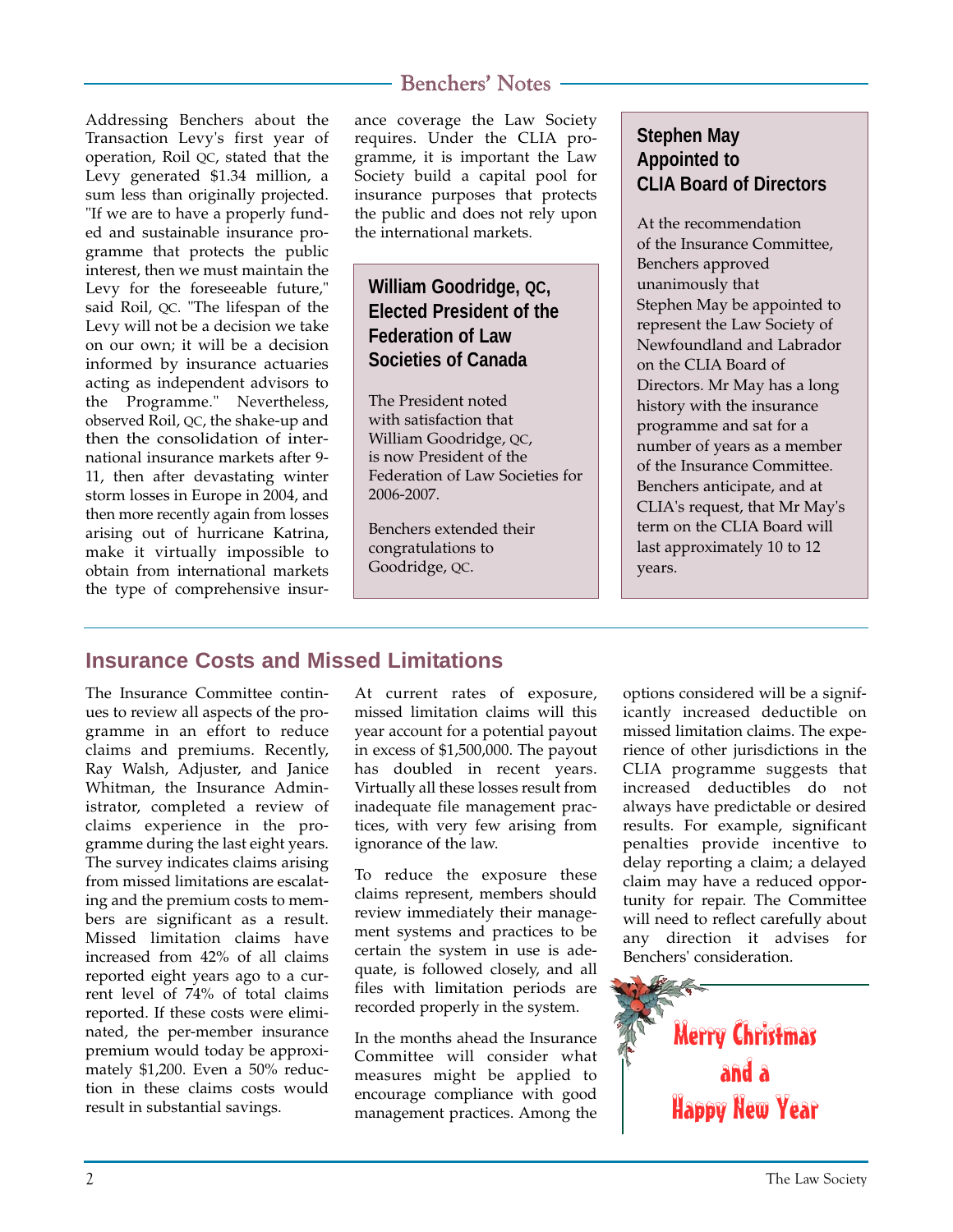## **National Mobility Agreement (NMA)**

Practicing insured members are aware from previous Benchers' Notes that they are entitled to practice in most other parts of Canada for up to 100 days in a 12 month period without permission of the host law society. These mobility rights are restricted to members with no discipline history and no criminal record.

Where occasion warrants, the NMA also permits easier transfer of membership to another law society. Members can apply for full membership and must complete a reading requirement as a prerequisite to admission. Examinations are not required.

Members' CLIA insurance provides cover across Canada. In some instances, a member can hold practicing status in more than one jurisdiction and pay only the insurance premium in the home jurisdiction.

Recently, the law societies of New Brunswick and Prince Edward Island joined the NMA and will now host members from this jurisdiction and permit membership transfers. The Barreau du Quebec has approved the NMA but awaits provincial government approval before full implementation.

The Northwest Territories, Yukon, and Nunavut, recently approved a modified participation, through the Temporary Mobility Agreement (TMA) that permits full membership on the same terms as other jurisdictions but continues to require a fee for occasional appearances. The TMA will be reviewed in five years. Members with questions about the NMA or the TMA, or about their mobility status, can contact Frank O'Brien at the Law Society, 722-4740.

## **Model Rule on Client Identification**

Members will recall that in 2005 Benchers approved a cash transaction Rule to assist the international fight against money laundering. The Rule stipulates that a lawyer must not receive or accept cash in excess of \$7,500 from clients or third parties. In addition, the Rule includes new record-keeping requirements with respect to receipt of cash. The Rule was developed by the Federation of Law Societies of Canada. The Federation, in turn, developed the Rule following consultation with the Department of Justice, Canada.

Early in 2007 Canada will be audited by international regulators to determine this country's further compliance with agreements concerning money laundering. The audit focus will include Canada's compliance with internationally agreed client identification rules. For this reason, during the winter Benchers are likely to approve a Client Identification Rule developed in draft by the Federation for adoption by law societies across Canada. Members can obtain a copy of the Model Rule in draft by contacting Janice Whitman at Law Society offices, 758-0804, direct. All members will be provided a copy of the Rule once approved.

## **Limited Liability Partnerships (LLPs)**

For approximately two years a subcommittee of the Law Corporations and Limited Liability Partnerships Committee, the Limited Liability Partnerships Subcommittee, chaired by Robert Stack, has been examining LLP legislation in Canada in order to propose similar legislation here. The Subcommittee is working cooperatively with the Institute of Chartered Accountants. At Special Term, Mr Stack presented Benchers with draft proposals setting out a legislative framework to permit LLPs. In tabling the proposals, Mr Stack informed Benchers that some policy issues remain for consideration. He intends to return at a forthcoming Convocation to lead a detailed discussion of the proposals and to resolve policy considerations.

# **In Memoriam**

Benchers record with regret the deaths of the following members or former members and convey their condolences to family and friends.

**Roland Brewer**  Roll #273 Called to Bar July 14, 1967

**The Hon Nathaniel Noel**  Roll #216 Called to Bar Oct. 8, 1949

**The Hon Frederick Woolridge**  Roll #253 Called to Bar April 12, 1961

**The Hon John Mahoney** Roll #223 Called to Bar Feb. 3, 1951

**William P Gillies, QC** Roll #258 Called to Bar Dec. 11, 1963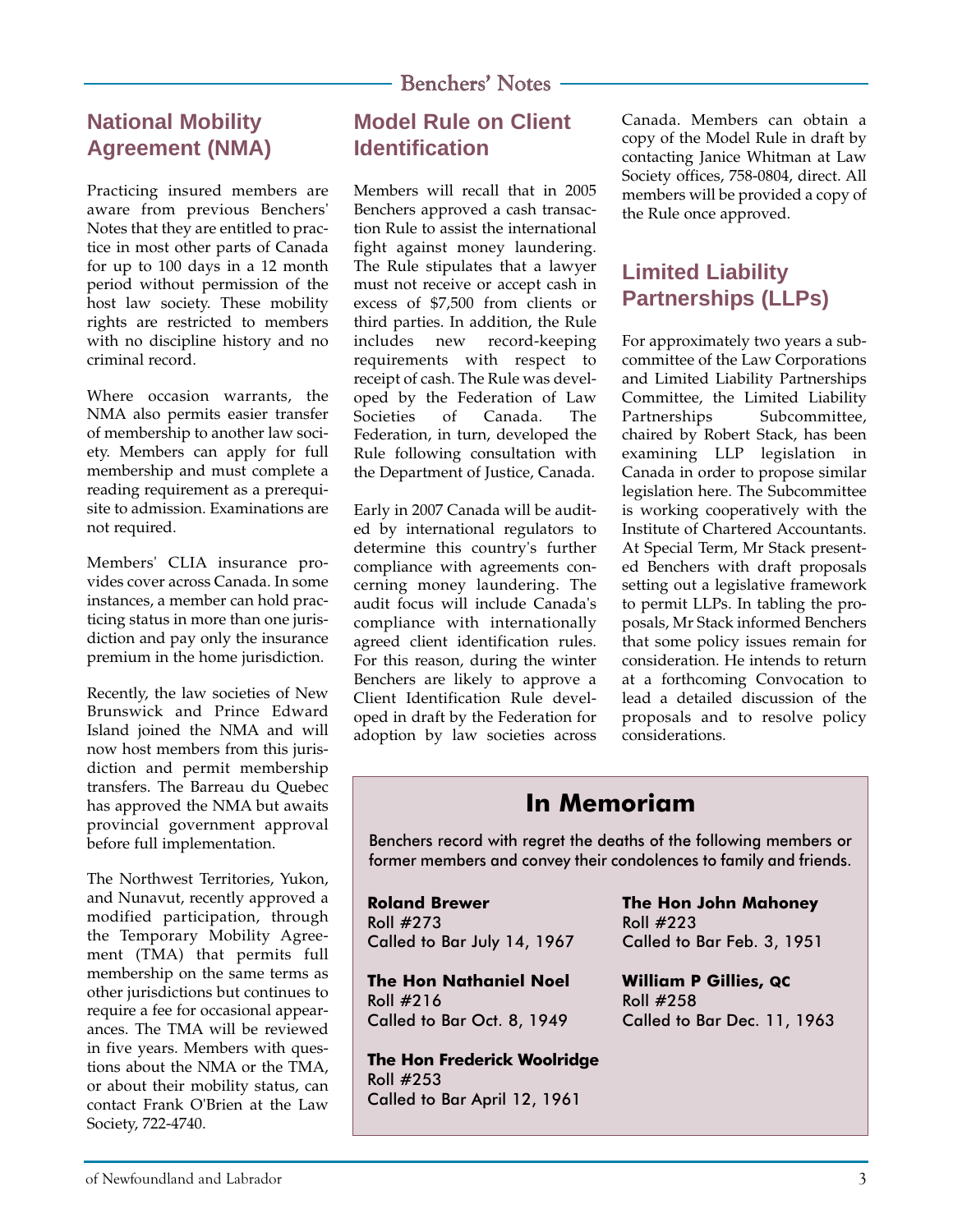### **Practice Reviews**

The Executive Director, Peter Ringrose, mentioned at Special Term that lawyers remain the only professional group in Canada not regularly audited by their governing body for practice management and competence. Currently, only the Barreau du Quebec has in place a programme to conduct practice

reviews, and has done so with considerable success for a number of years. Recently, the Law Society of Upper Canada determined it too will commence practice reviews in the near future.

In order to begin consideration of a practice review programme for Newfoundland and Labrador, the Executive Director mentioned to Benchers that William Dufort, Director of Professional Inspection for the Barreau, will visit Convocation at Winter Term and present information about the Barreau's practice inspection programme.

### **Practice Note: Propane Tanks**

As one of the considerations when acting on the purchase or sale of a house, members should be aware that propane tanks are normally leased. Disposition of the tank contents, and the tank itself, needs to be a closing consideration. The vendor should notify the propane supplier whether the tank will remain on the property with pro-rated rental costs, or be removed by a closing date. Most retailers have an installation charge and a removal charge; by having the new owner take over an existing tank lease, both clients can save money. When appropriate for a closing, the supplier can provide a reading and cost of the tank contents.

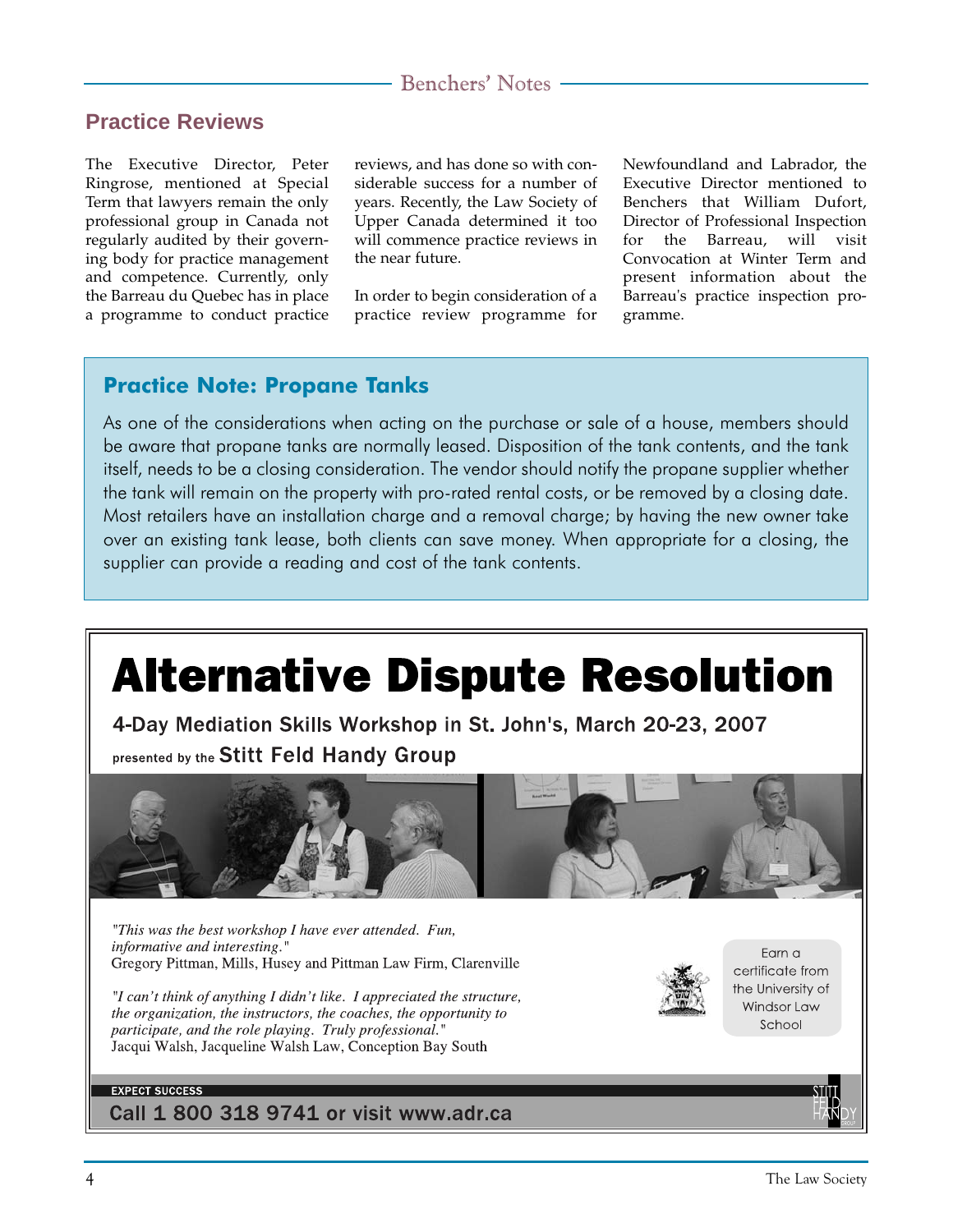# **Professional Responsibility Notices**

# **Discipline Committee**

The role of the Discipline Committee is separate entirely from that of the Complaints Authorization Committee (CAC). This Committee's Chair is responsible to ensure that Complaints referred from the CAC are heard before panels comprised as required under the *Law Society Act, 1999*. An Adjudication Panel must include three members of the Discipline Committee, that is, two Law Society members and one lay member. The *Act* prescribes that the panel may make findings and impose sanctions.

### **Keith F Rose**

On November 6, 2006 an Adjudication Panel of the Discipline Committee of the Law Society found Keith F Rose of St John's, NL, guilty of conduct deserving of sanction pursuant to section 46(3) of the *Law Society Act, 1999*.

The Complaint alleged that Mr Rose failed in his responsibility to lawyers individually, failed to act in a manner encouraging public respect for the administration of justice and failed in his responsibility to the profession generally.

The matter proceeded by way of an Agreed Statement of Facts and Mr Rose entered a guilty plea.

The Adjudication Panel found:

(i) Mr Rose was in breach of the Code of Professional Conduct, chapter XVI, commentary 8 by communicating with, and compromising a matter directly with a party who is represented by another lawyer, without having first communicated with and obtained the consent of that lawyer.

- (ii) Mr Rose failed to comply with a Notice of Examination under Rule 30 of the Rules of Court, 1986. Further, he was in breach of the Code, chapter XIII, commentary 3, as his failure to comply with the Notice would tend to lessen the respect and confidence of the public in the legal system of which Mr Rose is a part.
- (iii) Mr Rose did not respond in a timely way to the Law Society and he was in contravention of the Law Society Discipline Rules, in particular, (i) section 9.04(3) in failing to reply to written requests for a response to the letter from the Law Society, and (ii) section 9.07(1) in failing to co-operate fully with the Law Society's investigation of the Complaint.

By Order of the Adjudication Panel dated November 6, 2006, Mr Rose was reprimanded and ordered to pay a fine of \$2,500 and the expenses incurred by the Law Society in the investigation and hearing of the Complaint. The Adjudication Panel also ordered that the decision and order be subject to publication in accordance with the Law Society Rules.

### **Eric R Hutton**

On September 12, 2006 an Adjudication Panel of the Discipline Committee of the Law Society found Eric R Hutton of St John's, NL, guilty of conduct deserving of sanction pursuant to section 48(3) of the *Law Society Act, 1999*.

The matter proceeded by way of an Agreed Statement of Facts wherein Mr Hutton admitted that he had:

- (i) provided a purported Judgment of the Supreme Court of Newfoundland and Labrador to a client, however, the application for divorce had not been heard and the Judgement had not been issued by the Court;
- (ii) provided a purported Court Order to the Maintenance Enforcement Program Office, however, the application for variation had not been heard and the Order had not been issued by the Court;
- (iii) released funds directly to a client without satisfying the escrow condition;
- (iv) failed to file an application for Variation for a 10 month period;
- (v) acted contrary to the instructions of a client;
- (vi) failed to appear at Court hearings on behalf of a client;
- (vii) failed to respond to requests for information from a client and another solicitor;
- (viii) failed to inform a client that he had withdrawn as solicitor;
- (ix) failed to maintain sufficient documentation by way of correspondence or notes and record keeping of the standard expected of a reasonable, prudent solicitor; and
- (x) failed to respond to the Law Society of Newfoundland and Labrador concerning three client files.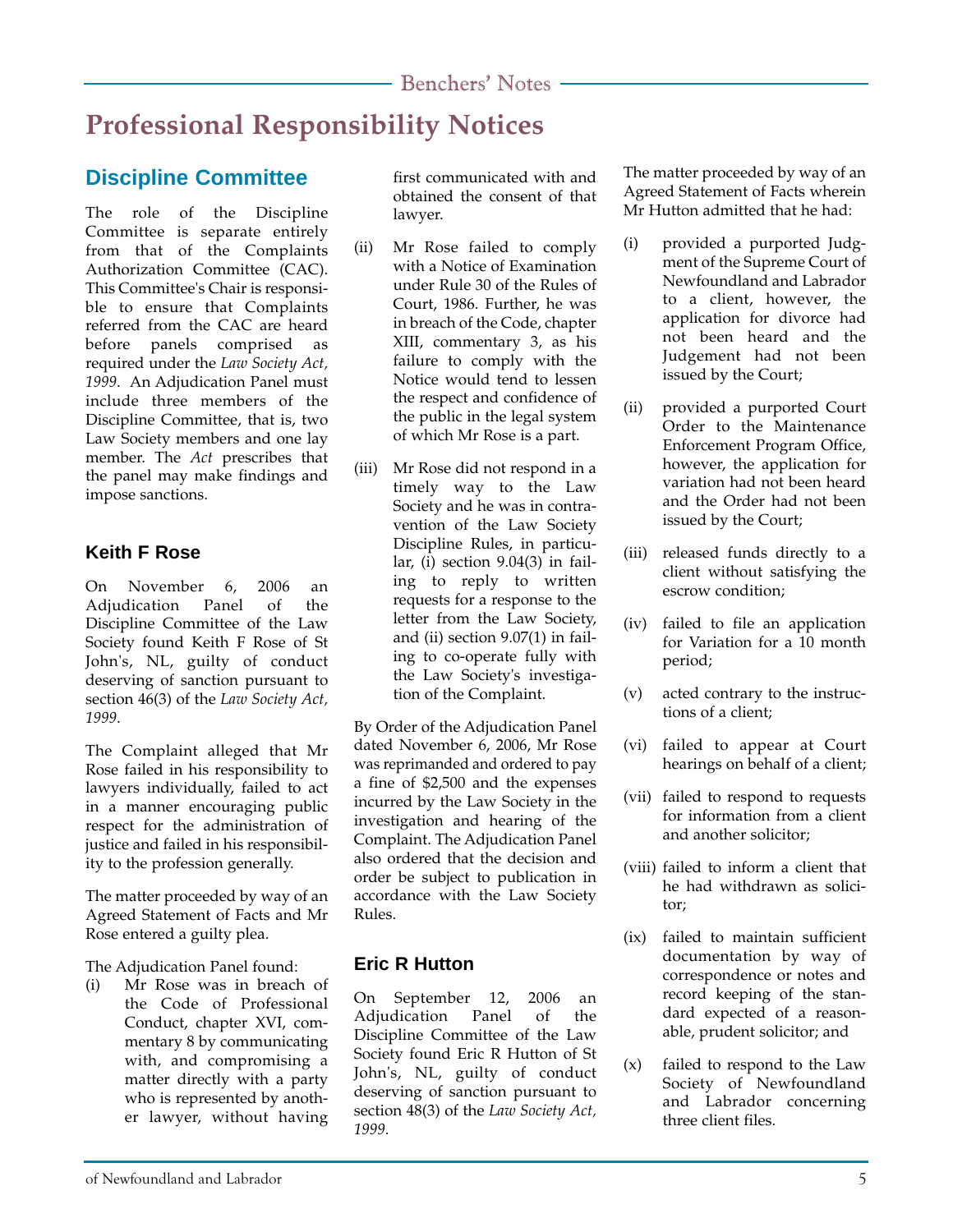The Complaint alleged that Mr Hutton failed to comply with the Law Society Rules respecting trust accounts and discipline, failed to act with integrity, failed to act with competence and to provide a proper quality of service, failed in his duty when advising clients, failed in his duty respecting withdrawal of services, failed in his duty respecting the administration of justice, failed in his responsibility to the profession generally, failed in his responsibility to lawyers individually; and failed to avoid questionable conduct.

By Order of the Adjudication Panel dated September 12, 2006, Mr Hutton was permitted to resign from the Law Society on the condition that he file a written Undertaking with the Law Society that he will not apply to the Law Society of Newfoundland and Labrador for readmission or reinstatement; and such letter of resignation and Undertaking shall be filed within thirty (30) days from service of the Decision and Order. In the event Mr Hutton fails to file a letter of resignation and an Undertaking within the prescribed time, the Panel ordered that Mr Hutton shall be disbarred effective immediately.

Mr Hutton was also ordered to pay the expenses incurred by the Law Society in the investigation and hearing of the Complaint. The Adjudication Panel also ordered that the decision and order be subject to publication in accordance with the Law Society Rules.

Mr Hutton's letter of resignation and his Undertaking were filed with the Law Society on October 13, 2006 pursuant to the Adjudication Panel's Order.

### **Jody L Saunders**

On July 12, 2006, an Adjudication Panel of the Discipline Committee of the Law Society found Jody L Saunders of Mount Pearl, NL guilty of conduct deserving of sanction pursuant to section 48(3) of the *Law Society Act, 1999*.

The Adjudication Panel found that Ms Saunders:

- (i) failed to comply with the Rule respecting quality of service contained in chapter II of the Code of Professional Conduct, in that she failed to: provide conscientious, diligent and efficient service, to respond to client enquiries and to keep client A and client B reasonably informed;
- (ii) failed, upon being discharged, to comply with the Rule contained in chapter XII of the Code of Professional Conduct, in that she failed to return the files and all related documents to both client A and client B in an orderly and expeditious manner;
- (iii) failed to comply with the Law Society Rules respecting discipline and in particular Rules 9.01, 9.04 and 9.07 and to comply with the Rule respecting responsibility to the profession generally, and in particular chapter XV of the Code of Professional Conduct, in that she failed to respond promptly to the Law Society.

By Order of the Adjudication Panel dated July 12, 2006 Ms Saunders was reprimanded and ordered to pay the total amount of the expenses incurred by the Law Society in the investigation and hearing of the Complaint. The Adjudication Panel also ordered that the decision and order be subject to publication in accordance with the Law Society Rules.

### **Robert R Regular**

On June 14, 2004 an Adjudication Panel of the Discipline Committee of the Law Society found Robert R Regular of Conception Bay South, NL, guilty of conduct deserving of sanction pursuant to section 48(3) of the *Law Society Act, 1999*.

The Adjudication Panel found that Mr. Regular:

- (i) failed to act with integrity, contrary to the Rule contained in chapter I of the Code of Professional Conduct;
- (ii) failed to fulfill his responsibility to an individual lawyer, contrary to the Rule contained in chapter XVI of the Code of Professional Conduct;
- (iii) failed to avoid questionable conduct, contrary to the Rule contained in chapter XIX of the Code of Professional Conduct.

On appeal, the finding of guilt was upheld by the Benchers of the Law Society and then by the Supreme Court of Newfoundland and Labrador, Court of Appeal. The matter was remitted by the Court of Appeal to the Adjudication Panel for imposition of penalty.

By Order of the Adjudication Panel dated March 10, 2006 Mr Regular was reprimanded, ordered to pay a fine of \$10,000 and to write a full apology, expressing regret for his actions, to the complainant member and to the member's client. Further, Mr Regular was ordered to pay the expenses incurred by the Law Society in the investigation and hearing of the Complaint. The Adjudication Panel also ordered that the decision and order be subject to publication in accordance with the Law Society Rules.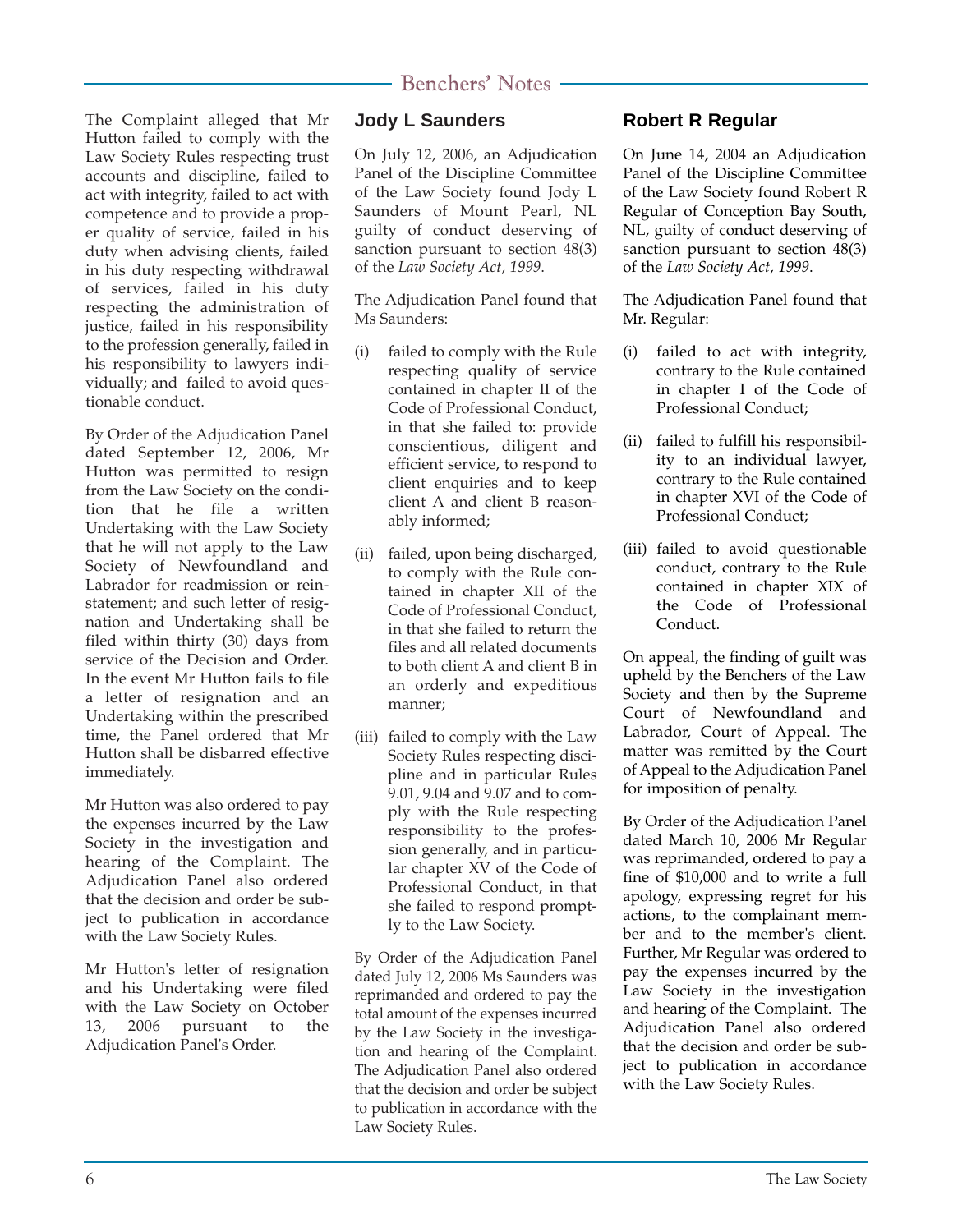### **Adjudication Panel Decision - Dismissal**

By an Order dated January 23, 2006 an Adjudication Panel of the Discipline Committee of the Law Society found Jerome P Kennedy not guilty of conduct deserving of sanction pursuant to section 48(2) of the *Law Society Act, 1999*. The Complaint arose from certain comments allegedly made by Mr Kennedy during a speech to the North American Wildlife Enforcement Officers Association on or about July 26, 2003. On December 9, 2005 a written joint submission was filed with the Adjudication Panel. The Panel accepted Mr Kennedy's explanation that it was not his intention to undermine the Judiciary as an institution. The Panel noted that, by his evidence, Mr Kennedy has re-affirmed his respect for the Court and his confidence in the ability of the Supreme Court of Newfoundland and

Labrador to provide justice to all citizens of the Province. The Adjudication Panel also ordered that the decision and order be subject to publication in accordance with the Law Society Rules.

### **Adjudication Panel Decision - Guilty**

On January 26, 2006 an Adjudication Panel of the Discipline Committee of the Law Society found a member guilty of conduct deserving of sanction pursuant to section 48(3) of the Law Society Act, 1999. The Panel found that the member's representation of three clients fell below the standard set by the Code of Professional Conduct. The Adjudication Panel identified quality of service issues regarding the timeliness and sufficiency of communication with the clients.

By Order of the Adjudication Panel dated August 23, 2006 the member was reprimanded and ordered to pay the sum of \$5,000, being part of the expense incurred by the Law Society in the investigation and hearing of the Complaint. The Adjudication Panel further ordered that the name of the member not be published. The Adjudication Panel's rationale for the deviation from the Law Society's publication policy follows: In the present instance the Panel has determined that the imposition of a reprimand and the order to pay the costs as indicated below is sufficient punishment. To impose upon the member the sanction of having the member's name published would be excess punishment and is not warranted having regard to the findings of the Panel as set forth in the Decision and the findings herein.

# **Gordon M Stirling Distinguished Service Award**



Presentation of the Gordon M Stirling Distinguished Service Award to Thomas J O'Reilly, QC by Brian Furey, QC.

Award was presented during the Law Society Annual Dinner and Dance held on June 9th, 2006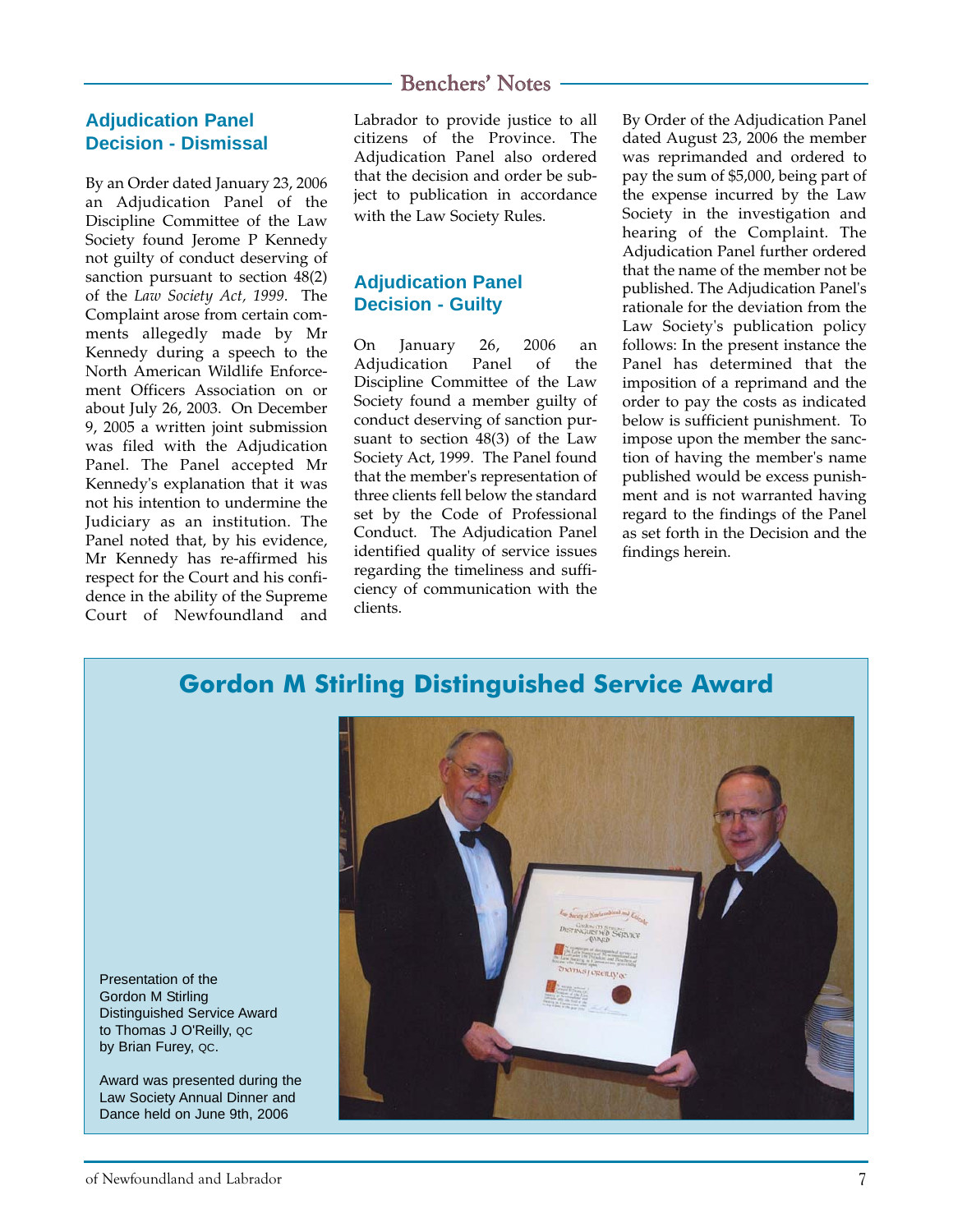# **Educational Notes**

# **Bar Admission Course**

The 2006 Bar Admission Course for Newfoundland and Labrador was offered from October 3, 2006 until November 17, 2006.

This year's Bar Admission Course covered the following topics:

### *Week 1 - Civil Procedure.*

Topics included limitations of actions, commencing proceedings, service, defences, counterclaims and 3rd party proceedings, summary trial, expedited trial, discovery and disclosure of evidence, setting down for trial, the Judgment Enforcement Act, civil appeals, costs and alternative dispute resolution.

### *Week 2 - Family Law.*

Topics included divorce proceedings, custody and access, child and spousal support, matrimonial property, provincial family legislation, pensions, Unified Family Court procedure, child protection and support enforcement.

#### *Week 3 - Corporate/Commercial Law*.

Topics included incorporation and organizing a business, corporate procedures, corporate finance, the Personal Property Security Act, security opinions, purchase and sale of a business/shares and commercial insolvency.

### *Week 4 - Criminal Law & Procedure.*

Topics included the court structure, presumptions and burdens, classification of offences, prearrest, arrest, charge, first appearances, judicial interim release, disclosure, elections and re-elections, solicitor/client matters, preliminary inquiries, pre-trial matters, Charter applications, trials by judge alone, jury trials, the sentencing process, types of sentences, criminal appeals, young offenders, evidentiary matters, *voir dire*, search and seizure and defences.

As well, in this section, students received instruction on advocacy skills, there was a panel discussion among judges with respect to advocacy and students prepared for and participated in a mock trial.

### *Week 5 - Skills Training.*

The Course presented "lawyeringskills" workshops where students received instruction in direct examination, cross-examination, negotiating settlements, interviewing clients, examination for discovery, risk management and how to avoid professional negligence claims. As well there was a session on maintaining a balance between professional and personal responsibilities and a separate section on ethics and the Code of Professional Conduct, for which students completed a written assignment.

### *Week 6 - Administrative Law.*

Topics included the Labour Relations Board, Labour and Commercial Arbitration, Municipal Law, the Human Rights Commission, the Workplace Health, Safety and Compensation Commission, administrative law in the Federal Court, the Law Society discipline process, statutory appeals, judicial review of arbitration and prerogative orders.

### *Week 7 - Real Estate and Wills.*

Topics included the registry system and land tenure, the real estate transaction, the mortgage, disabilities and title insurance, survey/location certificates, taxation issues, crown lands, quieting of titles, possessory title, landlord/tenant and title searches, a real estate transaction workshop and a separate section on wills, estates and probate.

To pass the Bar Admission Course, students must pass examinations in Family Law, Commercial Law, Civil Procedure, Criminal Law, Administrative Law and Real Estate/Wills. Each exam is 3½ hours long and focuses on the lecture presentations, the Bar Admission Course materials and the approximately 80 provincial and federal statutes and regulations covered in the Course. The Bar Admission Course materials consist of 11 separate volumes.

The Law Society is grateful to the generous contributions made by members of the profession, whose contributions as Bar Course Instructors ensure the Course remains vibrant and beneficial to our new lawyers.

Any member interested in learning more about the Bar Admission Course, auditing any portion of the Bar Course or reviewing Bar Course materials should contact Francis P. O'Brien, Director of Legal Education, Law Society of Newfoundland and Labrador, for further information.

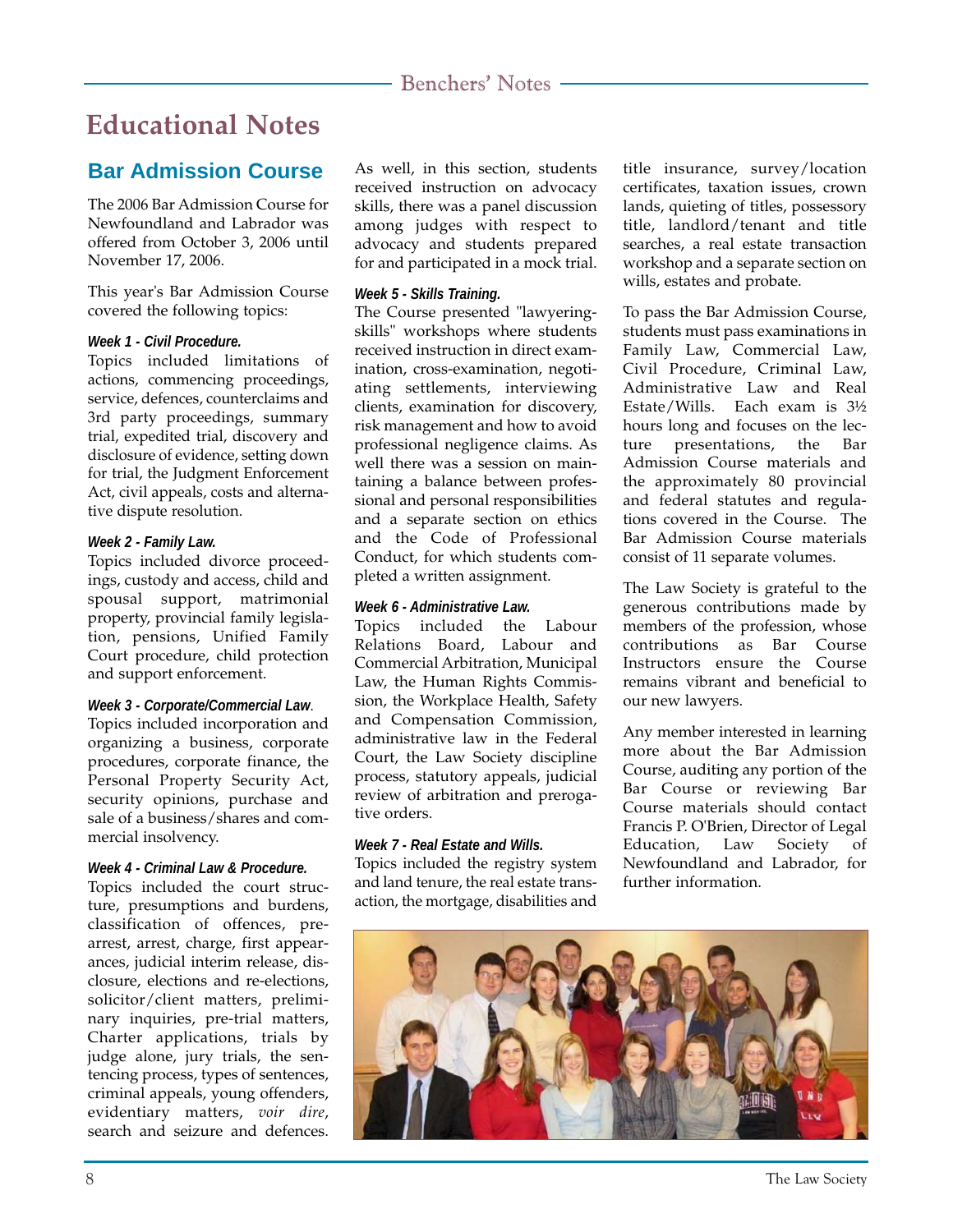## **Continuing Legal Education**

As we approach the end of 2006 we would like to sincerely thank our seminar presenters and acknowledge their contributions to the ongoing education of lawyers in this province. We also thank members who support our programmes through their loyal attendance at seminars.

What follows is a listing of seminar presenters. Thank you all for sharing your expertise, time and enthusiasm for legal education.

#### **Issues in Personal Injury Practice: Trends, Tips and Traps**

Thank you to Daniel Boone, Stewart McKelvey Stirling Scales; Reginald Brown, QC, Cox Hanson O'Reilly Matheson; Peter Browne, Curtis Dawe: Gillian Butler, OC, Gillian D. Butler Litigation & Mediation; John Clarke, QC, Clarke & Fry; Chesley Crosbie, QC, Ches Crosbie Barristers; Jamie Martin, Roebothan McKay & Marshall; Glen Noel, Patterson Palmer; Lois Skanes, QC, Roebothan McKay & Marshall.

### **Update on The Law of Competitive Bidding and Procurement**

Thank you to Robert Worthington, LLB and Peter Fitzgerald, Department of Justice, Government of Newfoundland and Labrador.

#### **Effective Legal Research Techniques: A Demonstration of the CanLII Legal Research Website**

Thank you to Janine Miller, CanLII Project Manager; Ivan Mokanov, CanLII Editor.

### **Advocacy in the Court of Appeal**

Thank you to Justice Margaret Cameron, Court of Appeal; Justice Keith Mercer, Court of Appeal; Justice Denis Roberts, Court of Appeal; Justice Gale Welsh, Court of Appeal; Michael Harrington, QC, Stewart McKelvey Stirling Scales; Michael Madden, Department of Justice, Government of Canada.

#### **Real Estate and Commercial Law: Accessing Information Online - A Presentation for Legal Support Staff and Lawyers**

Thank you to Dean Doyle, Commercial Registrations Division; Lorraine Vokey, Commercial Registrations Division; Douglas Laing, Commercial Registrations Division; Ann Martin, Workplace Health, Safety & Compensation Commission; Lena Walsh, Workplace Health, Safety & Compensation Commission.

### **The "Nuts and Bolts" of Motor Vehicle Accident Reconstruction: Using Engineering Technology in Settlement or Litigation** Thank you to Patrick Ryan, P.Eng.

#### **Effective Cross-Examination**

Thank you to John Buhlman, Ronald Caza and Jessica Grant of the Advocates' Society, Toronto, ON.

#### **New Developments in Family Law 2006**

Thank you to Justice Richard LeBlanc, Supreme Court of Newfoundland and Labrador, Trial Division; Judge Kymil Howe, Provincial Court of Newfoundland and Labrador; Jill Brown, Family Justice Services; Gerrie Smith, Department of Justice; Professor Rollie Thompson, Dalhousie Law School.

We look forward to offering further practical and informative seminars in 2007. Law Society members with thoughts on Continuing Legal Education or suggestions for future seminars should contact Francis P O'Brien, Director of Legal Education, Law Society of Newfoundland and Labrador. We look forward to see-



Mr Justice Richard LeBlanc presents at the seminar *New Developments in Family Law 2006* - November 30, 2006<br><sup>1</sup> Ing you at a future seminar!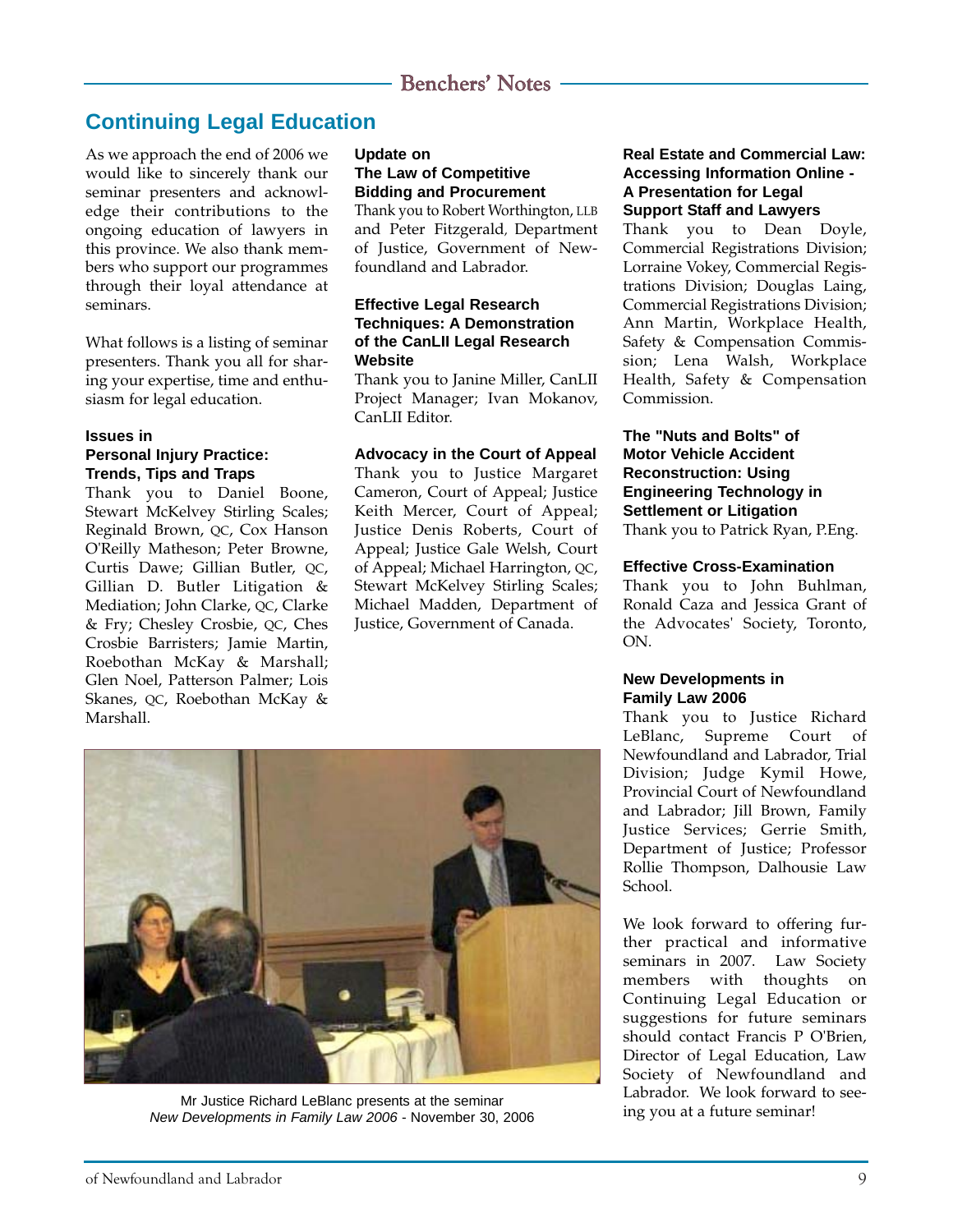# **The Archives Committee**

The Archives Committee has a stated goal of gathering historic and bibliographic information about every practitioner not currently a member. The Committee Chair, Bert Riggs, a lay Bencher, will from time-to-time review the materials gathered and author an article about a former member. "The greatest difficulty," observed Mr Riggs, "is encountered when researching members prior to 1920. Each one of these earlier members presents a genuine challenge." The Committee now has records available for virtually all members to and including the 20th century. The Committee has obtained a funding grant to begin work in January, 2007, on a database that will contain all the information collected.



**Philip F Little**

### **Philip F Little Lawyer, First Prime Minister of Newfoundland, Justice of the Supreme Court**

After many years of political agitation, responsible government was finally granted to Newfoundland in 1855. With it came the right of the leader of the party or faction with the most supporters in the House of Assembly to be asked by the governor to become prime minister. The Prime Minister then appointed a cabinet (called the executive council) from among his supporters.

The first person to become Prime Minister of Newfoundland was Philip Francis Little. He was an enigma in Newfoundland politics, having only lived here for eleven years when he became Prime Minister. Who was he and what accounts for his rapid rise through the ranks of the Liberal party, the party of reform in mid-nineteenth century Newfoundland?

Philip Little was born in 1824 in Charlottetown, Prince Edward Island, the son of Irish immigrants Cornelius Little and Brigid Costin. The elder Little was a prosperous businessman and was involved in island politics as a reformer. Philip read for the law with Charlottetown attorney Charles Young, before relocating to St. John's, where he was called to the bar in 1844. His signature is number 25 on the Law Society of Newfoundland's Barristers' Roll.

Representative government and an elected assembly had been granted to Newfoundland in 1832, but real power still remained in the hands of the appointed governor and his advisory council. The Newfoundland reformers, led by men such as John Kent, Ambrose Shea and Robert John Parsons, with the backing of Roman Catholic Bishop Michael Anthony Fleming, had been advocating Newfoundland's need, desire for and right to responsible government for over a decade, but British officials both in Newfoundland and in Britain remained opposed.

By the time the twenty-year-old Little arrived in St. John's in 1844, the stalemate between supporters of responsible government and the advocates of the status quo had become entrenched. After establishing his law practice and getting his name known around town, Little soon became a leading member of the reform movement. His father and Charles Young, his mentor, had both been staunch supporters of responsible government in Prince Edward Island and Little had probably been influenced by their ideas long before he migrated to Newfoundland.

Little quickly became friends with John Kent and other reformers and gained the all-important backing of Bishop Fleming, and after 1850 the friendship and support of Fleming's successor as bishop, John Thomas Mullock. In 1850, after just six years residence, and only 26 years of age, Little was elected to the House of Assembly. This provided him a very public forum for his views. In a very short time he demonstrated his ability to get things done. His boundless energy and commitment to the cause increased his support and within a few years he was the acknowledged leader of the Liberal (reform) party both inside and outside the House of Assembly.

From 1850 to 1855 Little devoted much of his time to promoting the responsible government cause. He drafted petitions to Britain and guided them through the assembly. He spearheaded a campaign in the assembly to prevent the passage of legislation,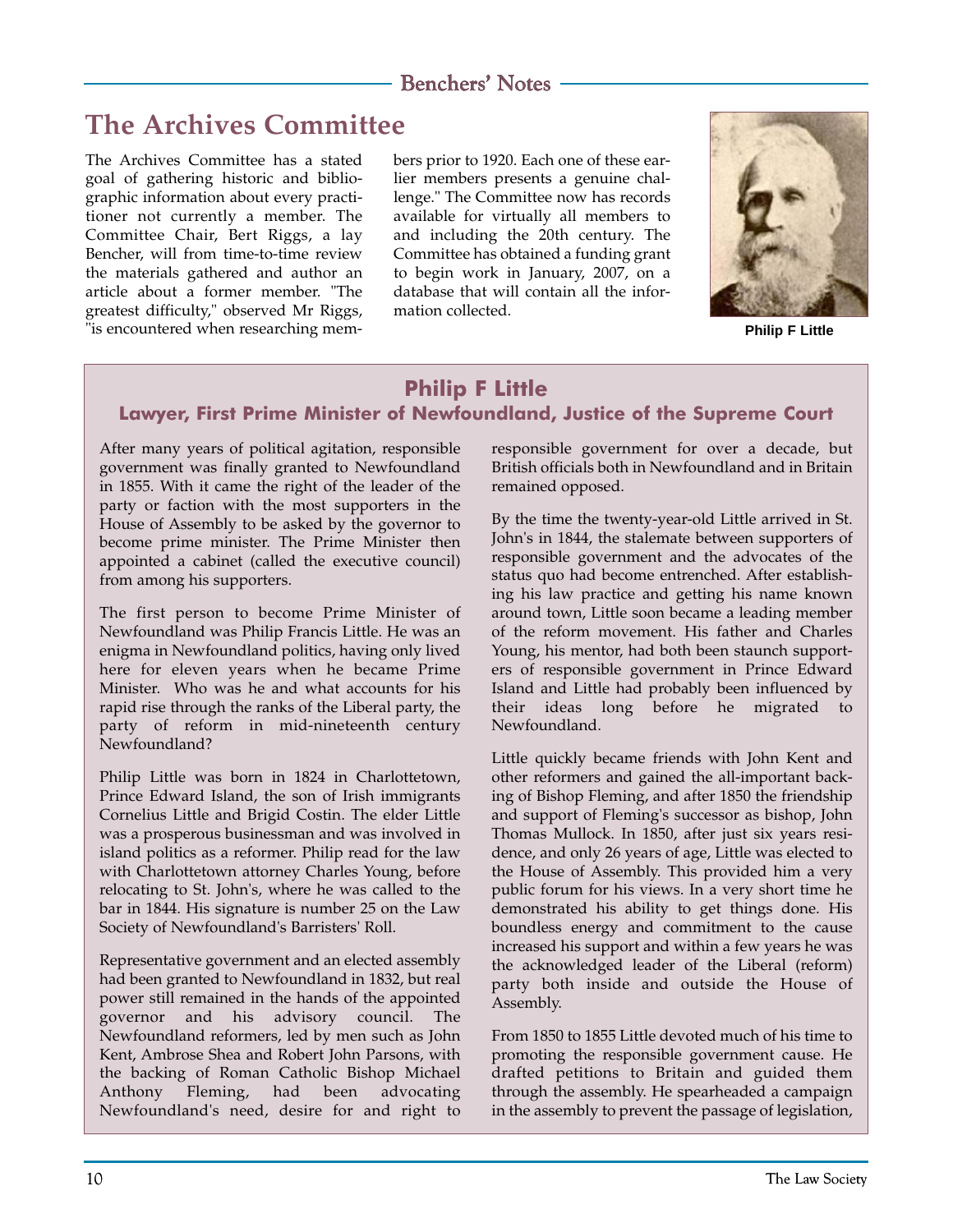virtually tying the hands of the government. He led several delegations to Britain, arguing forcefully on Newfoundland's behalf. Finally, the British government agreed and responsible government became a reality in Newfoundland in 1855.

In the first election held after the granting of responsible government, Little led the Liberal party to victory, winning 18 out of 30 seats in the new House of Assembly. He was invited by the governor to become the first prime minister; he was 31 years old. His cabinet included John Kent as Colonial Secretary, while Ambrose Shea occupied the speaker's chair.

Little spent only three years as prime minister. During that time Newfoundland enjoyed relative prosperity. He resigned for reasons of ill health, but it was quite probable that he was uninterested in the routine of governing. What he really enjoyed was the fight!

Shortly after leaving that office, Little, at age 34, was appointed a judge of the Newfoundland Supreme Court. He held that position for 10 years before he resigned from the Bench and left Newfoundland for the green fields of Ireland, a move precipitated by his marriage in 1864 to Mary Jane Holdright, whose family had extensive holdings there. They had eight sons and two daughters. Little lived there for almost 30 years, practising law and dabbling in Irish politics. He died at Monkstown, Ireland, on October 21, 1897.

Despite making significant contributions to the political and judicial life of his adopted land, Philip Little remains virtually unknown in present-day Newfoundland and Labrador. A tiny street in a St John's subdivision is the lone beacon to the man whose dogged determination and deft manipulation of political forces on both sides of the Atlantic played a central role exposing Newfoundland to the vicissitudes of self-government.

### **Benchers of the Law Society of Newfoundland and Labrador**



Photograph was taken following the June 9 election. Benchers of the Law Society are: *(Seated, l-r):* Glen Noel, Linda Harnett, *Lay Bencher*, Edward Hearn, QC, Paul McDonald, *President,* Marina Whitten, *Vice-President*, Sheila Greene, Irene Muzychka, Jackie Jenkins

Missing from photo are William Cadigan, Morgan Cooper, Phyllis Harris, Karl Inder

*<sup>(</sup>Standing, l-r):* John Brooks, QC, Augustine Bruce, George Murphy, Dr Don Downer, *Lay Bencher*, Terry Rowe, Bert Riggs, *Lay Bencher*, Kenneth Baggs, QC, Beverley Marks, QC, Brian Furey, QC